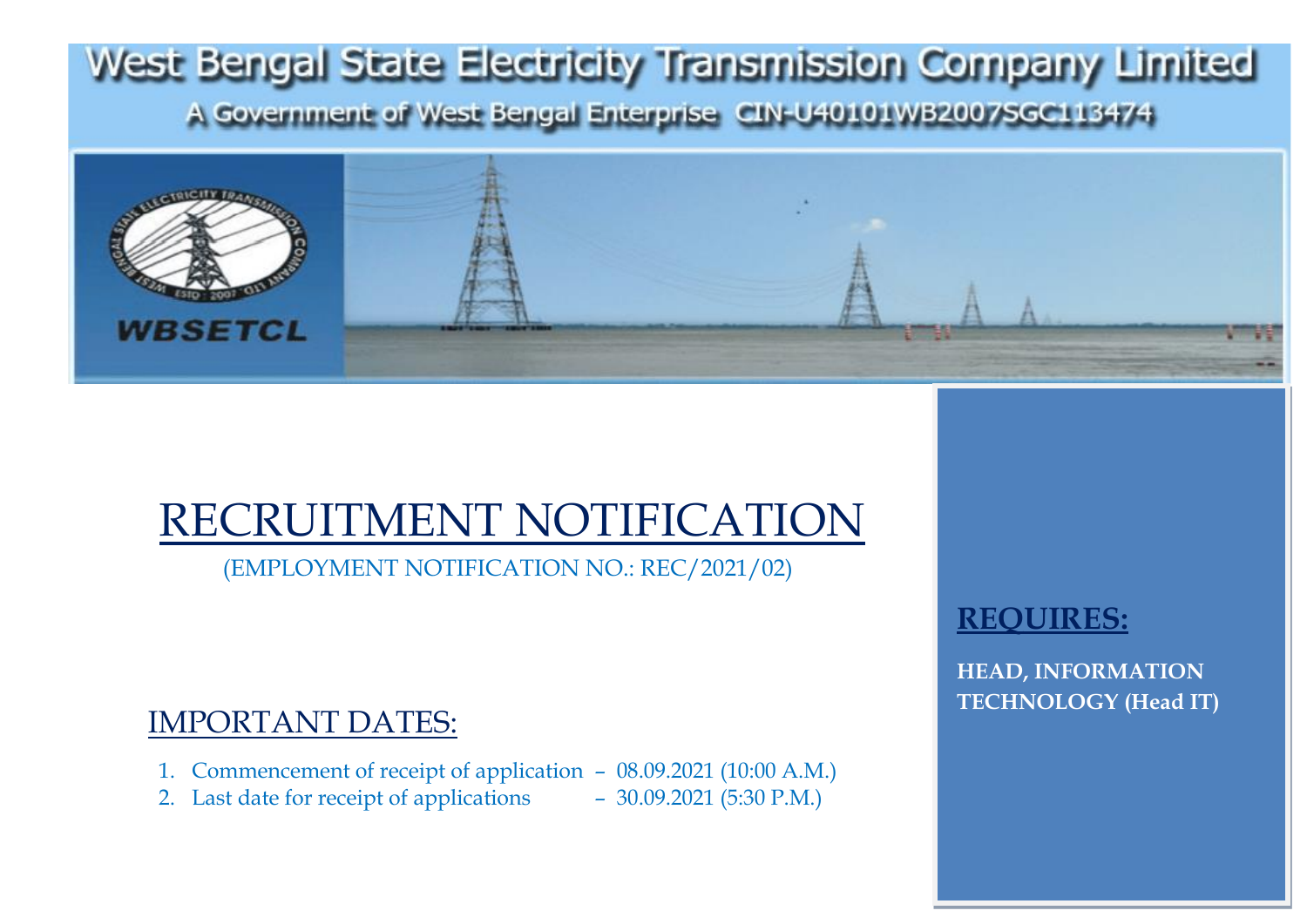

**West Bengal State Electricity Transmission Co. Ltd. (A Govt. of West Bengal Enterprise) CORPORATE HR&A DEPARTMENT Registered Office: Vidyut Bhavan, Block–DJ, Sector–II, Bidhannagar, Kolkata–700091**

#### **EMPLOYMENT NOTIFICATION NO: REC/2021/02**

#### **RECRUITMENT FOR THE POST OF HEAD, INFORMATION TECHNOLOGY**

#### **COMPANY'S PROFILE**

West Bengal State Electricity Transmission Company Limited (WBSETCL) is the State Transmission Utility (STU) of West Bengal and presently owns and operates total 146 nos. of Sub-Stations ranging from 66 kV to 400 kV with total installed capacity of 35997.23 MW. It is the constant endeavour of WBSETCL to ensure grid stability across the State of West Bengal as well as in the Eastern Region of the Nation and have always maintained the system availability of more than 99.85%. In order to provide quality power and stable voltage to each and every corner of West Bengal, WBSETCL has laid transmission line network of 15592.06ckm and constantly expanding the same. The Company has also restricted transmission losses to 2.61% during the year 2019-20 which is below the normative limits, as prescribed by the Regulator.

WBSETCL, one of the leading Transmission Utility in the country, strives to become the most reliable and economical power transmission system in the country with the highest system availability, maintaining quality power with minimum technical losses.

Since its incorporation, WBSETCL has been making profit consistently. Its Annual Turnover of Rs. 1472 Crore in the Financial Year 2019-20. It is the recipient of several prestigious awards including the winner of Powerline Award 2012 in the category of Best Performing Transmission Company, the winner of IPPAI for the best Performing State Load Dispatch Centre Award (Eastern Region), the Best Power Transmission Company Runner up Award, 2018 and the winner of IPPAI Award 2019 and 2020 in the category of 'Best State Transmission Utility'.

In today's world technology is very dynamic and constantly changing at a lightning speed which is having an immense impact on Power Transmission Utilities. Therefore, in order to maintain its existing position amongst the STU across the nation and to thrive for future growth, the Company takes every necessary measure to abreast itself with latest available technology to fulfil its envisioned goal. Operational excellence is achieved through adoption of "state-of-the-art" operation and maintenance techniques, including proactive and preventive breakdown maintenance which includes modern technique of condition monitoring which are at par with international standards. The Company offers professional work environment with modern technology & system. The Company is in the process of modernizing and updating its activities with IT enabled services.

WBSETCL is setting a new benchmark for itself by keeping the standards high towards achievement of the goals and working had so as to stand and keep up the expectations towards fulfilment of the commitments of not only 'Transmitting Power' but also 'Transmitting Happiness'.

**EMPLOYMENT NOTIFICATION NO: REC/2021/02** Page **1** of **6**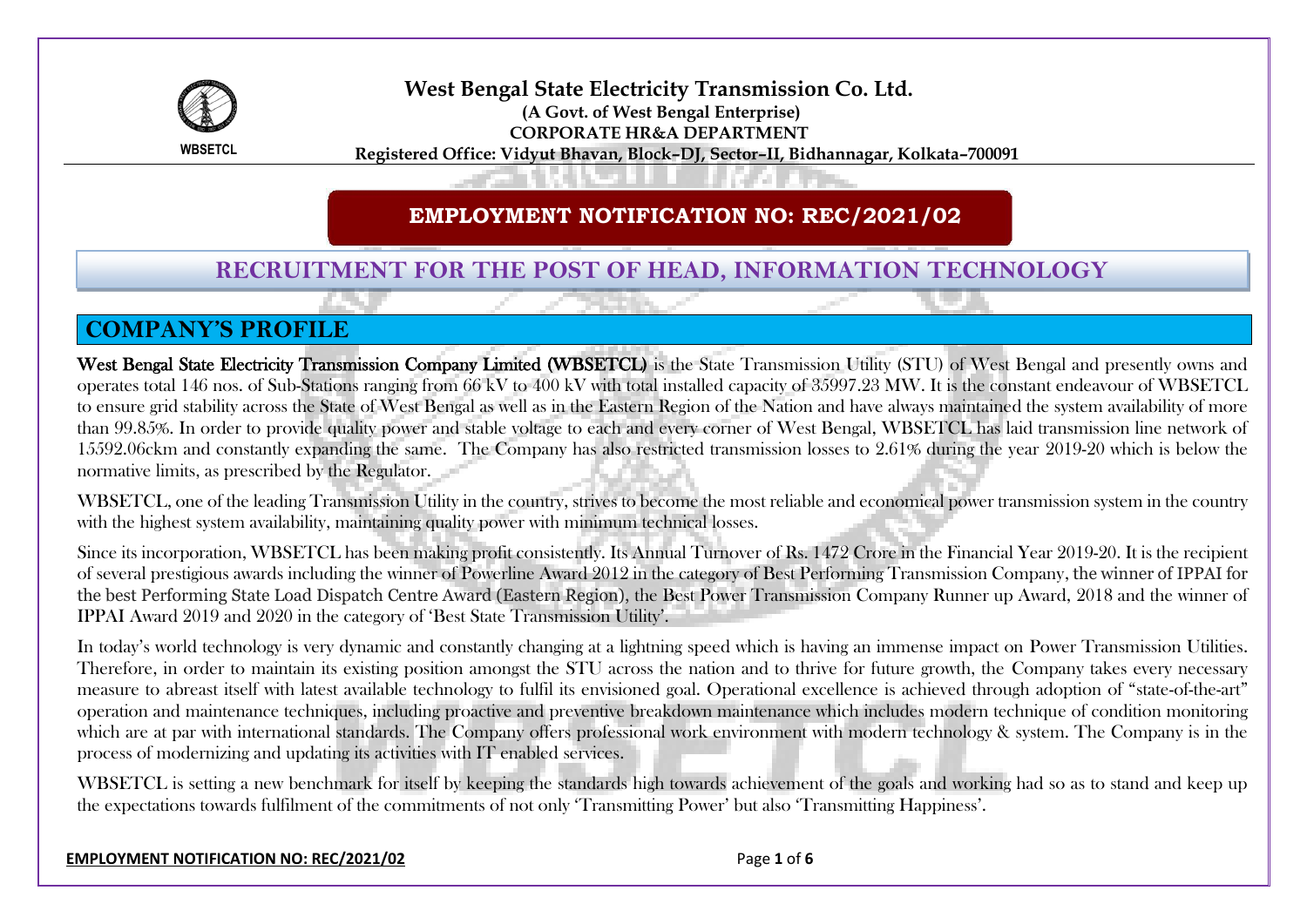#### **DETAILS OF THE POST**

West Bengal State Electricity Transmission Company Limited (WBSETCL) invites applications from experienced Indian professionals with impeccable performance record, outstanding professional competency and demonstrable leadership traits for the post of Head, Information Technology (IT). The details of the post are furnished below: n.

| Name of the Post             | Head, Information Technology (IT).                                                                                                                                                                                                                                                                                                                                                                                                                                                                                                                                                                                                                                                                                                                                                                                                                                                                                                                                                                                                           |
|------------------------------|----------------------------------------------------------------------------------------------------------------------------------------------------------------------------------------------------------------------------------------------------------------------------------------------------------------------------------------------------------------------------------------------------------------------------------------------------------------------------------------------------------------------------------------------------------------------------------------------------------------------------------------------------------------------------------------------------------------------------------------------------------------------------------------------------------------------------------------------------------------------------------------------------------------------------------------------------------------------------------------------------------------------------------------------|
|                              | The post of 'Head, IT' is the apex position in the Department of Information Technology of WBSETCL.                                                                                                                                                                                                                                                                                                                                                                                                                                                                                                                                                                                                                                                                                                                                                                                                                                                                                                                                          |
| No. of Vacancy               | $01$ (UR)                                                                                                                                                                                                                                                                                                                                                                                                                                                                                                                                                                                                                                                                                                                                                                                                                                                                                                                                                                                                                                    |
| Nature of Appointment        | The appointment to the post will be against Regular Vacancy. The selected candidate will be on probation for a period of 1 (one) Year<br>from the date of appointment, which may be extended depending upon performance and conduct.                                                                                                                                                                                                                                                                                                                                                                                                                                                                                                                                                                                                                                                                                                                                                                                                         |
| Place of Posting             | IT Department at Vidyut Bhaban, Block -DJ, Sector-II, Bidhannagar, Kolkata - 700091.                                                                                                                                                                                                                                                                                                                                                                                                                                                                                                                                                                                                                                                                                                                                                                                                                                                                                                                                                         |
| Educational<br>Qualification | Bachelor Degree in Electrical Engineering / IT / Computer Science Engineering/Post Graduate Degree with specialization in IT/<br>Computer Science from any recognized Indian University/Institute                                                                                                                                                                                                                                                                                                                                                                                                                                                                                                                                                                                                                                                                                                                                                                                                                                            |
| Work Experience              | The candidate should have at least 20 years of experience in managing large IT integration projects with at least 2 years at the level of<br>Additional Chief Engineer/Additional General Manager or equivalent in Government Sectors/PSUs or similar reputed private sector<br>organizations. For Private Sector Executives, the Annual Turn Over of the Company / Organisation should not be less than Rs. 1000<br>Crore. He/ She should have good project management skills with minimum 5 years of experience in end-to-end SAP ERP<br>implementation including solution, implementation/roll out and presentation to internal customers. The candidate should also have<br>work experience in at least 3 SAP ERP Modules out of (i) Material Management, (ii) Plant Maintenance, (iii) Project Systems, (iv)<br>Finance & Controlling and (v) Human Capital Management. Implementation of SAP ERP in two or more organizations will be<br>preferred. The candidate must possess the above stated eligibility criteria as on 01.01.2021. |
| Age Limit                    | The age of the candidate as on 01.01.2021 should be between 45 to 55 years. Relaxation may be given in case of exceptionally qualified<br>and deserving candidates.                                                                                                                                                                                                                                                                                                                                                                                                                                                                                                                                                                                                                                                                                                                                                                                                                                                                          |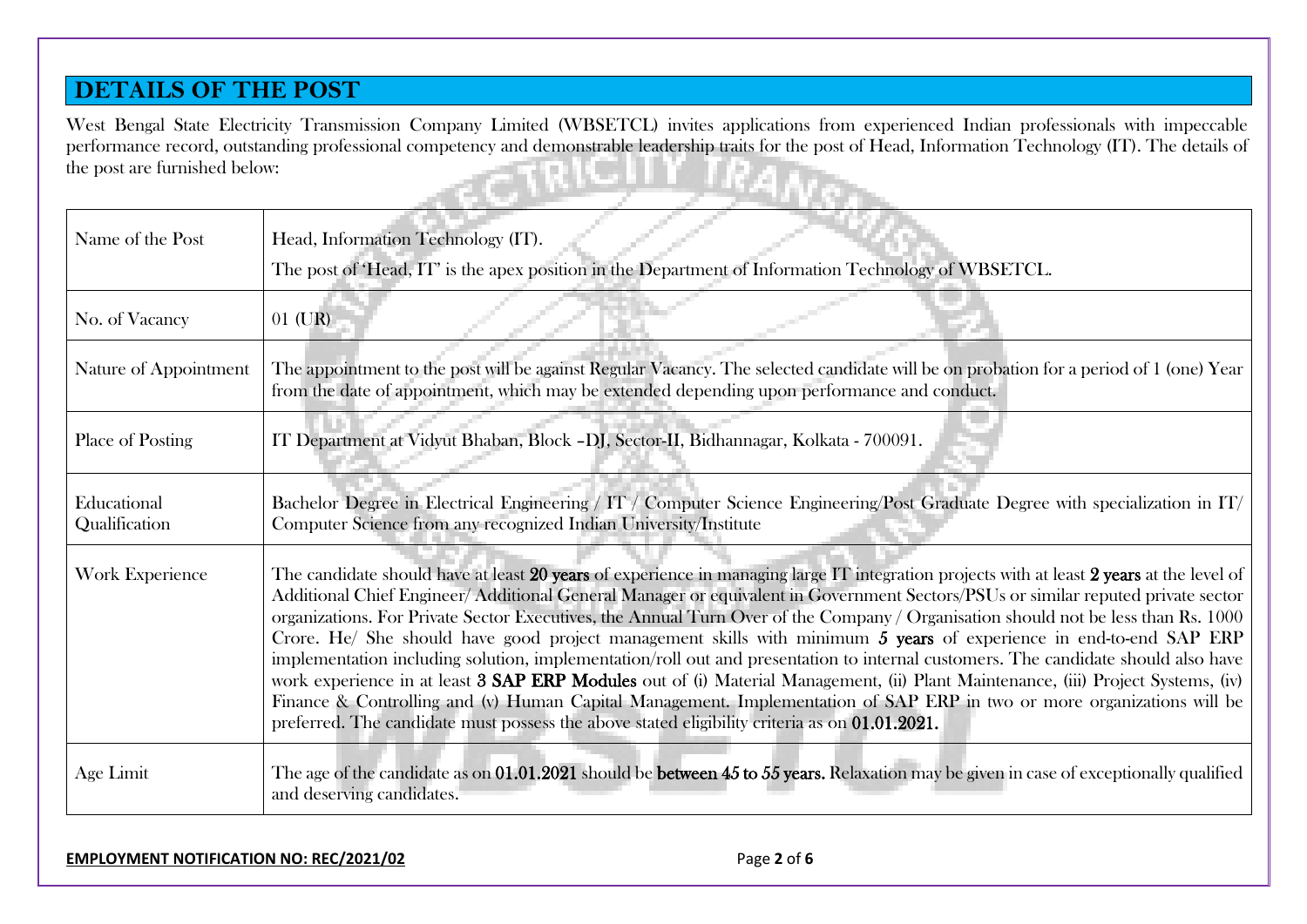#### **COMPENSATION/PAY**

Monthly remuneration in the Pay Band: Rs.1,56,500/- – Rs.2,10,800/- with other allowances viz.

- a. Dearness Allowance as admissible.
- b. House Rent Allowance @ Rs. 16,000/- Per Month.
- c. Medical Allowance & Electricity Allowance will be admissible as per the rules of the Company.
- d. Public Relation Allowance will be admissible as per the rules of the Company.

#### **OTHER FACILITIES**

- Annual Increment of pay @ 3% per annum as per the rules of the Company.
- Benefits for Indoor treatment in leading hospitals for self & dependents.
- Children Education Expenses and other allowances as per the Rules of the Company.
- Leave benefits, Leave Encashment, LTC, HTC and Gratuity will be as per the Rules of the Company.
- Coverage under Employees Contributory Provident Fund (EPF) Scheme.
- Chauffeur driven car at the Company's cost for official work. There are also certain provisions of personal use of the car at concessional rate.

**The County** 

- A mobile phone connection under CUG facility of specified amount will be extended as per the rules of the Company.
- In case of specially deserving candidates both in the Government/PUS's/Public Sector, the terms and conditions are negotiable and pay protection with suitable enhancement may be considered while fixing the pay in the pay scale.

#### **JOB PROFILE**

The Job Profile of the Head, IT will be as follows:

- ➢ Oversee all the IT related operations in the Company.
- ➢ Oversee and implement all IT application system including programme management of large enterprise-wide IT projects that are undertaken by WBSETCL.
- ➢ Keep up to date and in-depth knowledge for overseeing the implementation of ERP related software & hardware infrastructure at multiple locations.
- ➢ Design and implementation of IT strategies and infrastructure.
- ➢ Identify and eliminate the security risks.
- ➢ Analyse business requirements for IT needs and systems in the Company.

#### **EMPLOYMENT NOTIFICATION NO: REC/2021/02** Page **3** of **6**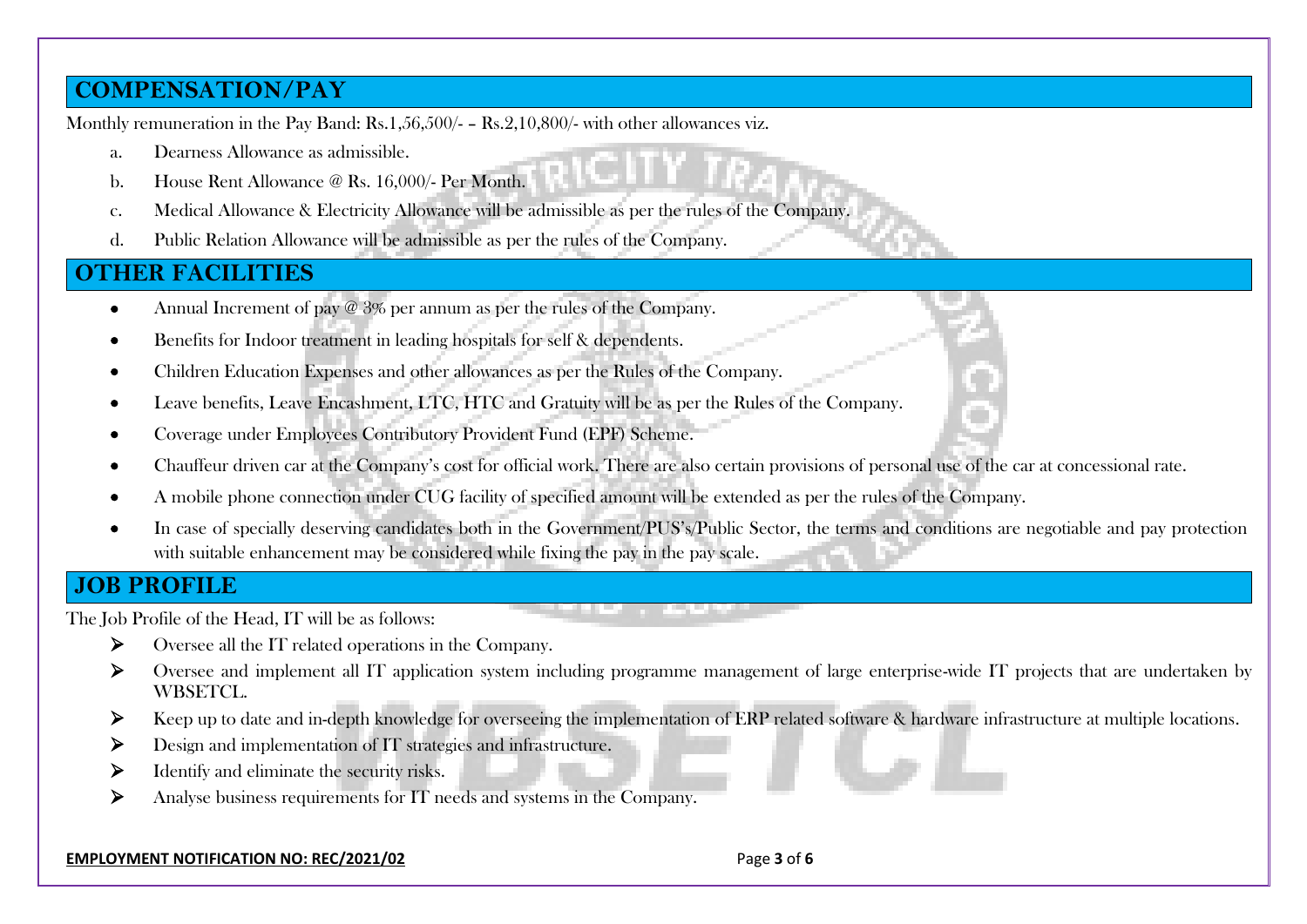- ➢ Evaluate IT operations with regard to the organizational goals.
- ➢ Communicate within the IT team and across departments as needed.
- ➢ Assessment of new equipment and software considering the latest available system/technology in the market.
- ➢ Build and maintain relationships with outside vendors.
- ➢ Manage Company's website and day-to-day updation of the same.
- ➢ Ensure that the IT system are effective, updated and functioning within the limits of budget, time and specifications of the Company.
- ➢ Plan and derive the future roadmap of IT Department in respect to WBSETCL.

### **MODE OF SELECTION**

Selection will be made on the basis of performance in the **Personal Interview**. The Interview will be held at Vidyut Bhavan, Bidhannagar, Kolkata-91. In case the number of aspiring candidates becomes too large, WBSETCL may resort to other modes of screening, as it may be suitable for the post, prior to Personal Interview. Selected candidates must also qualify in the Pre-employment Medical Examination as per prescribed rules of the Company. The decision of WBSETCL pertaining to Pre-Employment Medical Test report will be final and binding on the candidate.

#### **APPLICATION PROCEDURE**

Application format can be downloaded from the Company's website www.wbsetcl.in on and from 08.09.2021. Interested eligible candidates may submit the filled in Application Form along with the self-attested copies of certificates/ documents as proof of identity (Voter's Card/PAN Card/AADHAAR Card), proof of age (birth certificate/Admit Card/Certificate of Secondary Examination), proof of educational qualification, proof of experience, Appointment Order & Joining Letter from the present employer and two passport size photographs to **the General Manager (HR & A), WBSETCL, Vidyut Bhavan, 8<sup>ª</sup> Floor, D-Block, Salt** Lake, Kolkata - 700091 on or before 30.09.2021. The envelope should be superscripted as "APPLICATION FOR THE POST OF HEAD, IT". There is no other mode of submission of Application against this notification. All details submitted in the Application Format will be treated as final and no subsequent changes will be entertained.

The Application Format and self-attested copies of the certificates / documents should be submitted as per the following order:

- a) Filled in Application as per prescribed format only.
- b) Proof of identity (Voter's Card / PAN Card / AADHAAR Card).
- c) Age Proof Certificate (Birth Certificate/ Admit Card or Certificate of Secondary Examination)
- d) All the Mark-sheets & Certificates for Educational & Professional Qualifications starting from Matriculation.
- e) Experience Certificate in support of Work Experience, as mentioned under 'Details of the Post' above.
- f) Last Pay Certificate / Last Salary Slip.

#### **EMPLOYMENT NOTIFICATION NO: REC/2021/02** Page **4** of **6**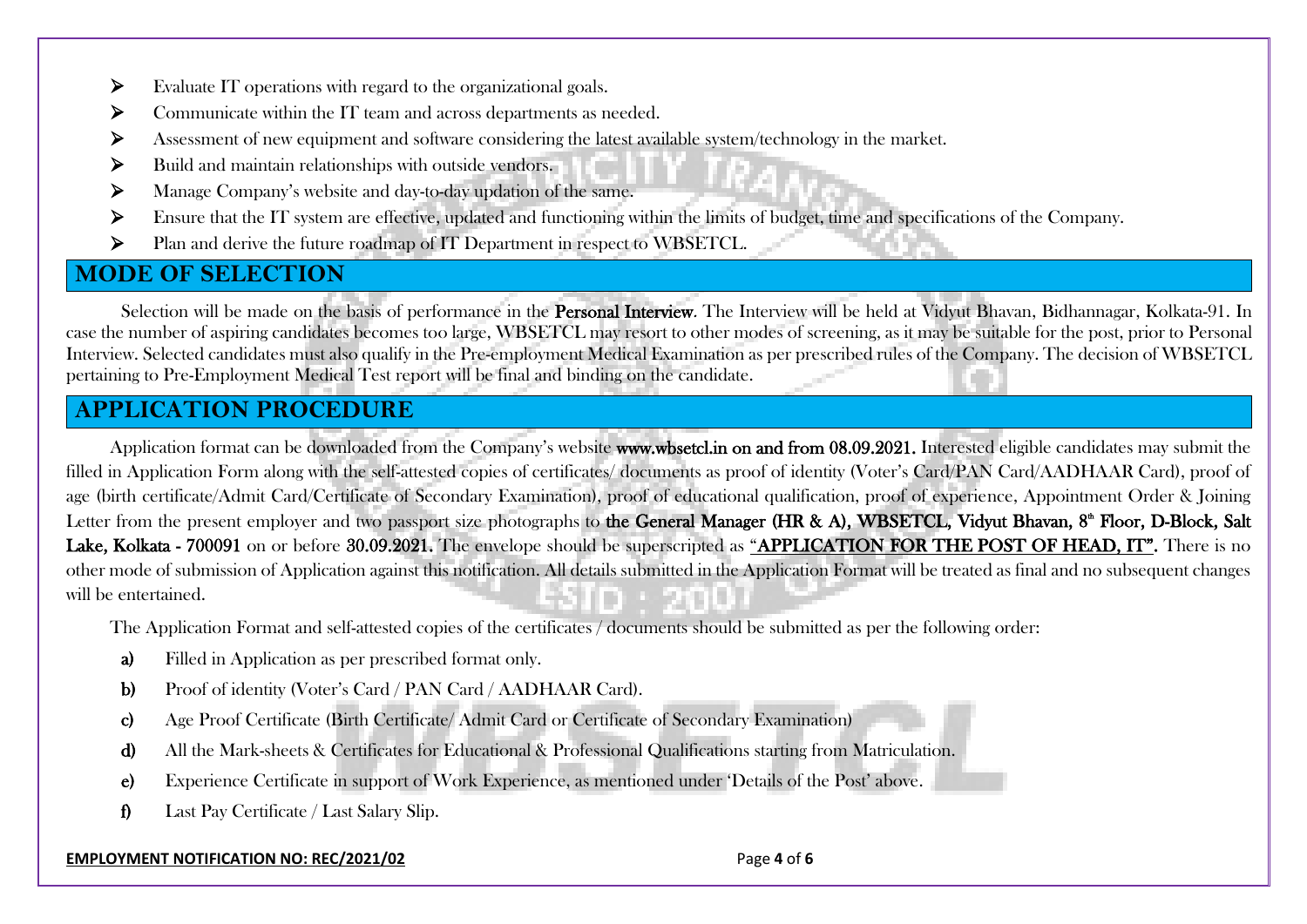- g) Caste/PWD Certificate (if applicable).
- h) Supporting documents to establish the position of the candidate in the organization at the level of Additional Chief Engineer/Additional General Manager or equivalent in Government Sectors/PSUs or similar reputed private sector organizations in managing large IT integration projects.
- i) Two colour passport size photographs.

The candidates will not be required to send any of the original documents / Certificates. The original copies of the documents / Certificates will be verified on the day of Personal Interview.

For any clarification the candidate may call at 033-23197522 on Monday to Friday – 10:00 a.m. to 5:30 p.m.

## **GENERAL INSTRUCTIONS**

- 1. All information regarding this recruitment process would be made available under 'Career' section of the website of WBSETCL (i.e. [www.wbsetcl.in\)](http://www.wbsetcl.in/). Applicants are advised to check the website periodically for important updates.
- 2. While applying for the above post, the applicant must ensure that he / she fulfills the eligibility criteria as per the notification and other norms mentioned above.
- 3. Applicants must have a valid "Email ID" and "Mobile Phone Number", which should be kept active for the entire duration of the recruitment process. Mobile No. & E-mail ID once given cannot be changed by the candidate under any circumstances till the completion of the recruitment process.
- 4. All correspondence / communication / information to the candidates will be made through the Mobile No. / E-mail ID, furnished in their application. Candidates are advised to regularly check their Email / SMS. Candidates are further advised to regularly visit WBSEDCL's website (www.wbsedcl.in) to get updated information. WBSETCL shall not be responsible for any non-delivery of email/any other communication sent, due to invalid/wrong email id/mobile no.
- 5. Candidates, employed in Govt. Departments / PSUs / Autonomous Bodies will have to produce 'No Objection Certificate (NOC)' at the time of personal interview otherwise their candidature will not be considered.
- 6. WBSETCL will not be responsible for any delay/loss in transit in submission of documents within specified time. Application received after last date will neither be entertained nor returned.
- 7. Application Form not properly filled or incomplete in any respect will be summarily rejected. Application formats, not accompanying any of the valid credentials i.e. Proof of Identity, Age Proof, Educational Qualification, Professional Qualification, Work Experience, Disability Certificate/ Caste Certificate (if applicable), Photograph and Signature, will be rejected. Intentional suppression of any material fact will also be similarly dealt with.
- 8. In case it is detected at any stage of recruitment/selection that a candidate does not fulfil the eligibility norms and/or that he/she has furnished any incorrect / false / wrong information or has suppressed any material fact(s), his / her candidature will automatically stand cancelled. If any of the above shortcoming(s) is / are detected even after appointment, his / her services are liable to be terminated.